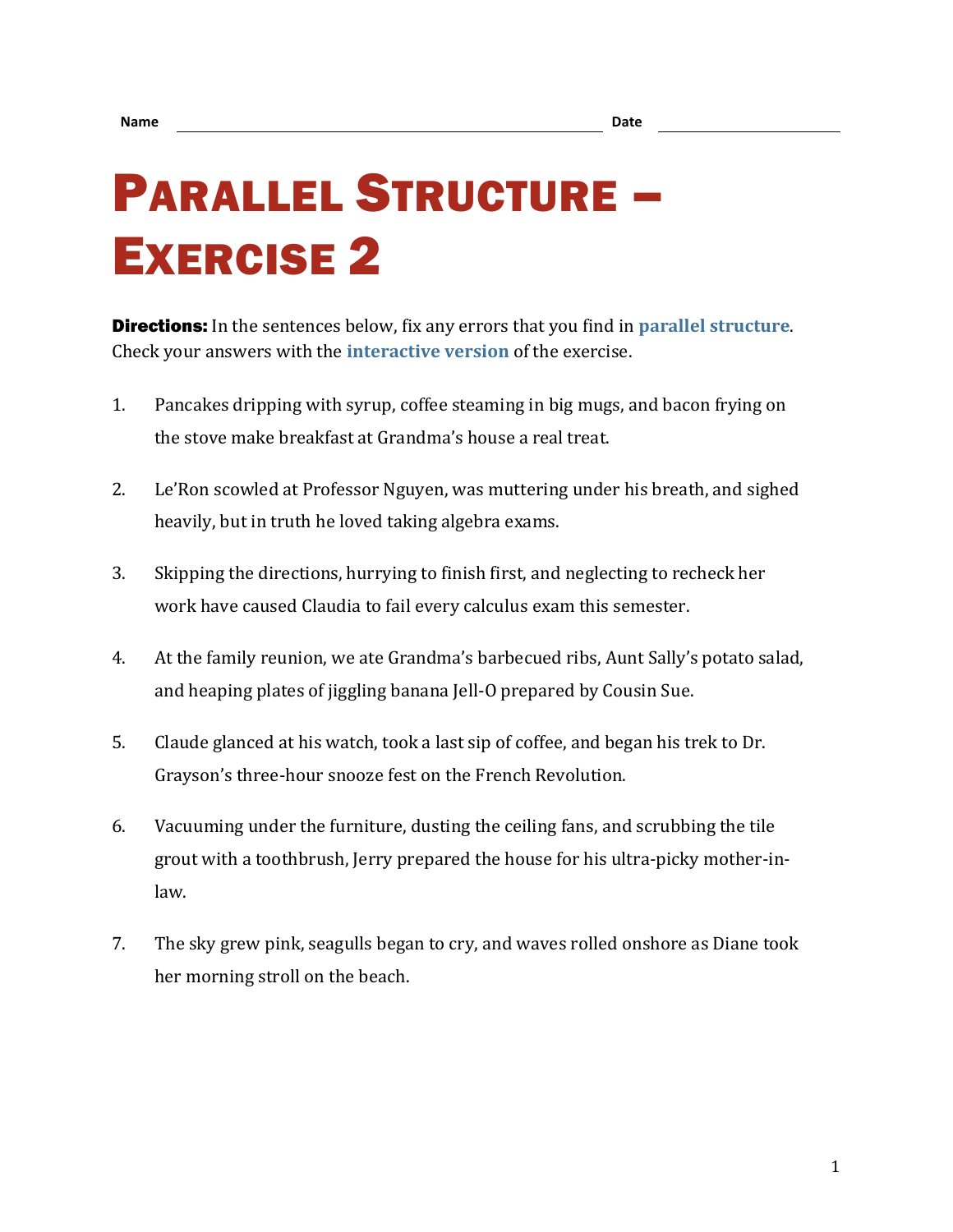- 8. During the exam, Mary sucked the ends of her hair, chewed the top of her pencil, and all the while she was picking at a scab on her elbow, but she could not remember the third cause of the French Revolution.
- 9. Solita has packed an orange soda not only for herself but also Josh.
- 10. Josh neglected not only to thank Solita, but he also gave a sip of orange soda to Reva, Solita's rival.
- 11. Reva not only drank from the bottle of orange soda but also got hot pink lipstick on the rim.
- 12. Josh thinks Annie is the most beautiful woman in Springfield, so he has no interest in dating either Solita or going out with Reva.
- 13. Frances searched the car trunk, on the pantry shelves, and the top of the refrigerator, but she could not find the box of cornflakes that she did remember buying.
- 14. Waves that crash against the shore, chanting monks, and chirping birds are the sound files that Wendell most enjoys.
- 15. Filled with holiday spirit, Ximena bought a Christmas present not only for her boyfriend Andre but also for his obnoxious younger brother Pierre.
- 16. Eli held the phone on his lap, trying to work up the courage to call the beautiful Leodine. All the while, his foot jiggled, his nostrils flared, and sweat was collecting on his upper lip.
- 17. On school mornings, Rachel can sleep through anything, even with the alarm clock buzzing or when Mom bangs on the bedroom door.
- 18. On vacation, Patrick can trust neither his roommates nor the veterinary staff with Squeeze, his 9-foot albino python, so he hides his beloved reptile in a suitcase and sneaks him into hotel rooms.